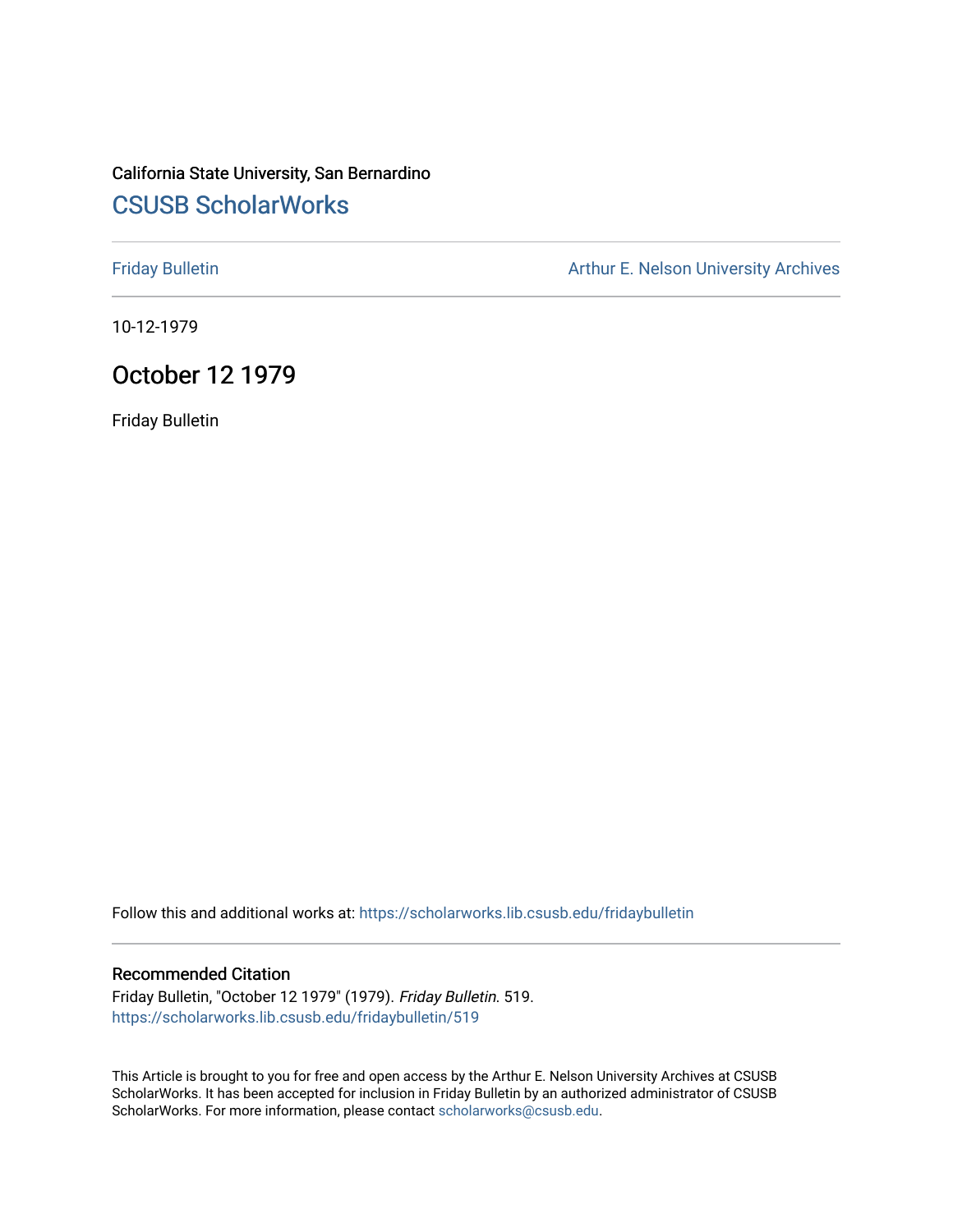**THE** BULLETin CALIFORNIA STATE COLLEGE . SAN BERNARDINO **1965 AND 1979** 



<sup>I</sup>'i U.

October *12,* 1979

*Art Show Postponed*  FINE ARTS REMODELING TO START NEXT WEEK

Work on remodeling of the Fine Arts Building will begin early next week. The \$318,500 job will be done by Eason Construction, Inc. of Highland.

In a job start meeting to outline the course of the project, held last Tuesday between the contractor and College officials, it was agreed that the Art Gallery will be given first priority for completion. This will permit the Faculty Art Show, scheduled to open next week but tenporarily postponed due to the reconstruction work, to be held in the new, expanded and refurbished Gallery. The Gallery is expected to be ready for occipancy in approximately three weeks and will re-open with the Faculty Art Show about that time.

Throughout the renovation the Art Department will continue operations in the building with only some slight disruptions expected.

It is anticipated that the entire contract will be completed within three or four months, in time for the Spring Quarter. Building trades staff from Plant Operations are assisting with the project.

The Fine Arts conversion will provide a permanent home for the Art Department, with new equipment, facilities, faculty offices and studios.

"THE JUNGLE BOOKS" TO OPEN OCTOBER 30 Four stories from Rudyard Kipling's "The Jungle Books" will be staged in the Theatre. Opening night is billed for October 30. Tickets go on sale Monday, October 15. (Ext. 7452)

The multimedia presentation featuring a combination of music, dance, film, slides and chamber theatre is the brain child of Phillip West, technician with the Music Department who developed the project as part of his master of arts degree requirements.



The four children's stories feature Mowgli, the Jungle boy who was raised by wolves. Costumed actors use a combination of on-stage action and narrative story telling to present the play which is flavored with the aura of India in the costumes, slides and music.

With his adaptation, Mr. West is combining innovative forms of the media, such as slides and films with music and a live dramatic performance. In addition to adapting the play, he is director and coordinator of media. It is produced by the Theatre Arts Department.

The Kipling stories tell of Mowgli, the man-cub, his entry into the wolf pack, hunting experiences and encounters with man and the battle with Khan, the

(Continued on page 2)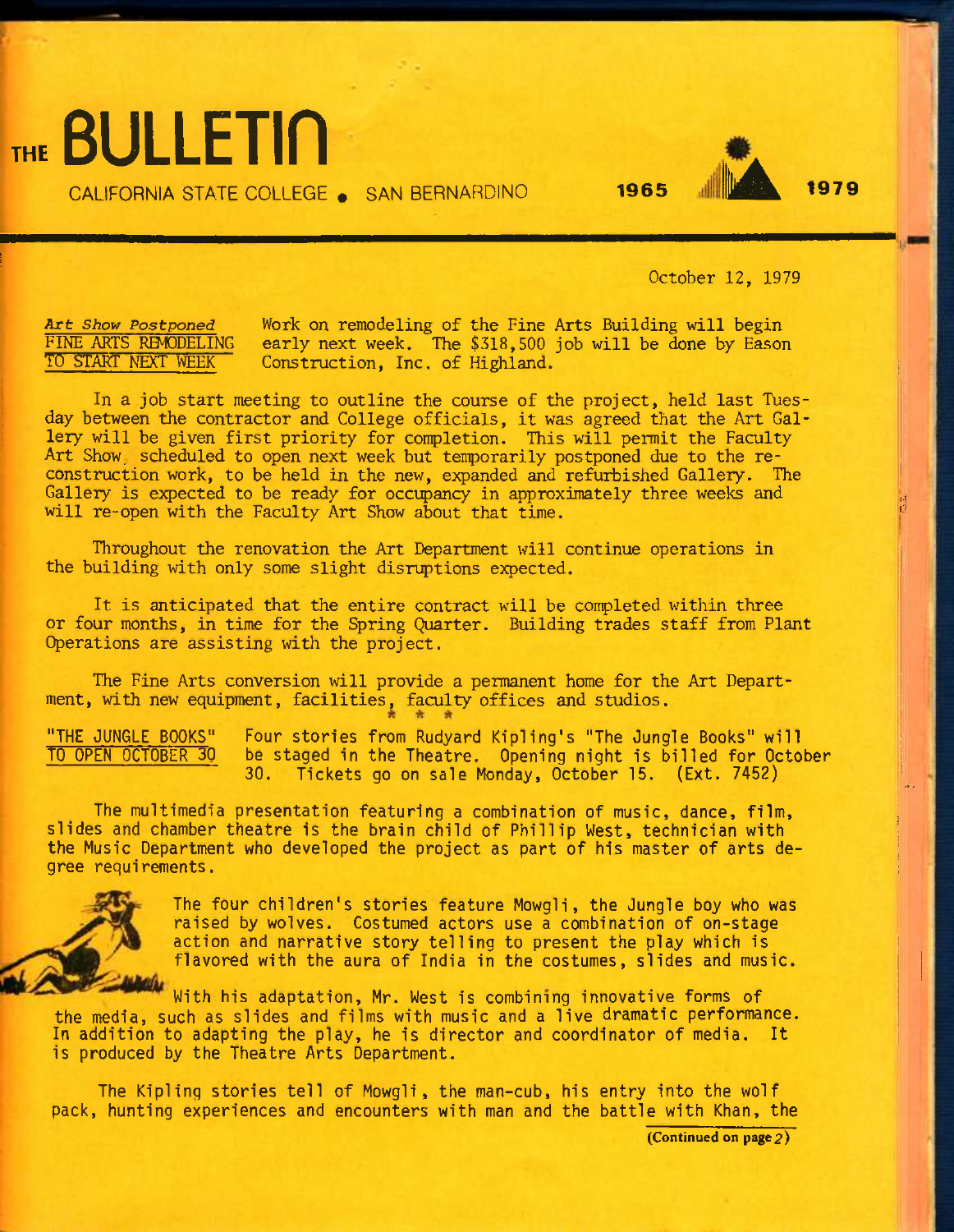lame tiger. The play should be enjoyable for all members Continued from page *l* of the family, especially children. *"JUNGLE BOOKS"* 

In addition to the October 30 opening night, other performances are set for October 31 and November 1-3. Curtain time is 8:15 p.m.

**NEW GRAPHICS SYSTEM Over the summer the College purchased a Hewlett-Packard 2647A**  Intelligent Graphics Terminal. A seminar to introduce fac**ulty, staff and students to this multicolor graphics marvel will be held Tuesday, October 16, 3-4 p.m. in LC-13.** 

**\* \* \*** 

**Conducted by Herb Nickles,Instructional Computer Coordinator, the demonstration will instruct future users on the system\*s capabilities, such as drawing on the screen, bar charting, pie charting and graphing.** 

**The new system uses BASIC language or can be used as a remote terminal to local or central time sharing. Automatic plotting programs are available. The 105 keyboard offers upper and lower case characters, keyboard editing, graphics keys, cursor control keys and eight programmable function keys. The multicolor graphics plotter automatically selects up to four pen colors, producing high quality graphs up to 11" X 17" on chart paper, film, or overhead transparencies.** 

**\* \* \*** 

*CANDIDATES SOUGHT FOR Candidates are beinq sought for the Nancy Smith Schol-NANCY SMITH SCHOLARSHIP arship. The award is for \$300.* 

*Applicants must be full-time students^ public administration or political science majors, have a 3.0 CPA in all courses, citizens or permanent residents of the U.S. Graduate or undergraduates may apply.* 

*Candidates are requested to submit one to two-page autobiographical statements, typed fdouble~ spaced and a letter of recommendation by one faculty member before October 20 to chairmen of Public Administration or Political Science Depts. \* \* \** 

U OF R ARTISTS IN A concert of "New Music" is being brought to canpus by the Music Department at noon, Wednesday, October 17 in the Recital Hall.

The free concert will feature Phil Rehfeldt and Barney Childs, guest artists from the University of Redlands.

It will consist of music by clarinet, piano, electronic variations and a reader. The program is open to all, free of charge.

### **CSCSB BULLETIN**

The California State College, San Bernardino BULLETIN is published by the Office of Col-<br>lege Relations, AD-151, Ext. 7217. Material for publication must be received by noon<br>Tuesday before the Friday of publication,

Editar . . . . . . . . . Barbara Nolte Printed at Duplicating

*\* \* \** 

**PERSONALS** The College congratulates Mr. and Mrs. Larry Winter on the occasion of their *mcUvUnQZ Scutu/iday, OctoboA* 

6, 1979 in San Bernardino. Mrs. Winter *(Connie Agnew) is an account clerk in the Accounting O^i^tce and* M-t, *lUZnteA a matt ctoAk tn the Matt SeAvtce6 Dept.*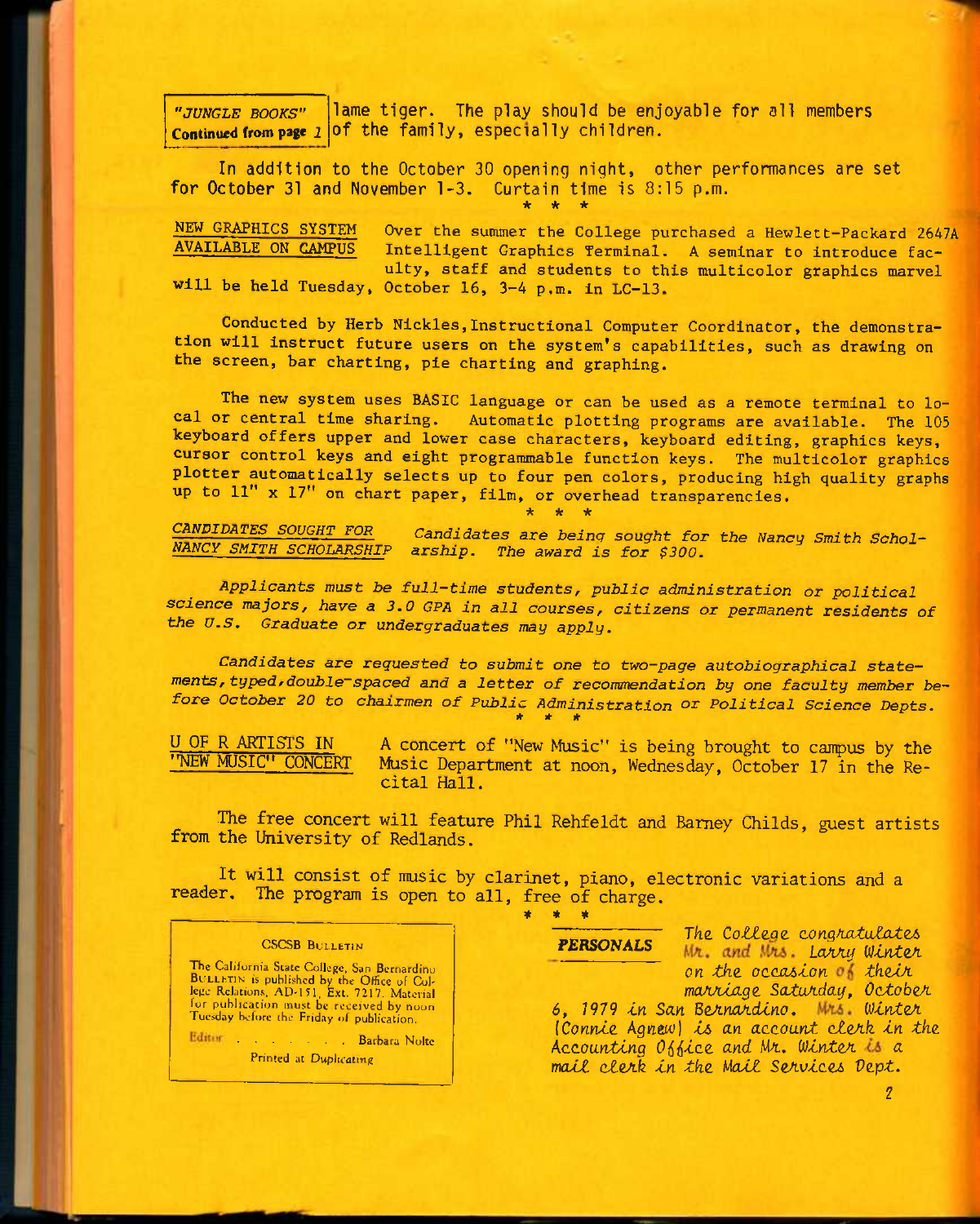## **publications**

Arlo Harris (Chemistry), N. Logan (Univ. of Nottingham, England) and M. I. Kahlil (Univ. of Khartoum, Sudan) have a research paper entitled, "Potassium Hexanitratocobaltate III," accepted for publication in the Journal of the Chemical Society of London, Dalton Transactions. This paper culminates 10 years of research on the first authenticated 3d hexanitrato species knovm in chemistry, (continued on page *4)* 

FRESHMEN SERVICES OFFICE A Freshman Services Office has been formed by the FORMED BY ACTIVITIES OFFICE Activities Office. It will provide services to in Activities Office. It will provide services to incoming freshmen from time of admittance and to first

year students. In addition to services already offered through orientation, the new office will keep potential freshmen informed on acceptance information, testing, workshops, and campus events.

Roberta Stathls-Ochoa will serve as Coordinator. *•k •fi •}(* 



## WELCOME TO THE COLLEGE

Richard Gilliam (Plant Operations) Custodian Jess Newsom ( Plant Operations) Custodian Peggy Geane (Student Health Center) Pharmacist

## RECLASSIFICATIONS

**T.EFT THE COLLEGE** 

Louise Kennedy (Continuing Ed.) to Clerical Asst. IIIA DeAnn Kubitza (Sch. of Education) to Dept. Sec'y. IIA Georgia Bell (Library) to Library Asst. I Irene Frost (Library) to Library Asst. I Sue Ellis (Library) to Supervising Library Asst. Ill Dorothea Hino (Plant Operations) to Clerical Asst. IV Veronica Hosier (Accounting) to Clerical Asst. IIIB Sherri Anderson (Activities) to Clerical Asst. IIIA \*\*\*

Amy Maier Admissions & Records

# TODAY FOR THE FOLLOWING:

**opportunities** Clerical Asst. IIA, Music & Theatre Arts. Qual: Type 50 wpm, equiv. to 1 yr. full-time exp. Salary: \$421.50-503.50/month, half-time, temporary to 6-3O-8O.

Clerical Asst. IIA, Sch. of Education. Qual: Type 50 wpm, equiv. to 1 yr. fulltime exp. Salary: \$843-1007/month, full-time, temporary to 6-30-80.

**+** 

**+**  Clerical Asst. IIA, Financial Aid. Qual: Type 50 wpm, Equiv. to 1 yr. fulltime exp. Salary \$421.5O-503,50/month, half-time, temporary to 6-30-80.

Clerical Asst. IIA, Records Office. Qual: Type 50 wpm, equiv. to 1 yr. fulltime  $\exp$ . Salary  $\frac{4.86-5.81}{\text{hour}}$ , part-time, temporary to 6-30-80. 2 positions available.

**+** 

**+**  Clerical Asst. IIB, Disabled Students. Qual: Type 50 wpm, shorthand or diet. 80 wpm, equiv. to 1 yr. full-time  $\exp$ . Salary:  $\frac{1000 - 1077}{\text{mo}}$ . temp. to  $\frac{6}{30}$ -80.

**+**  Coordinator, Student Affirmative Action (See Bulletin, September 21)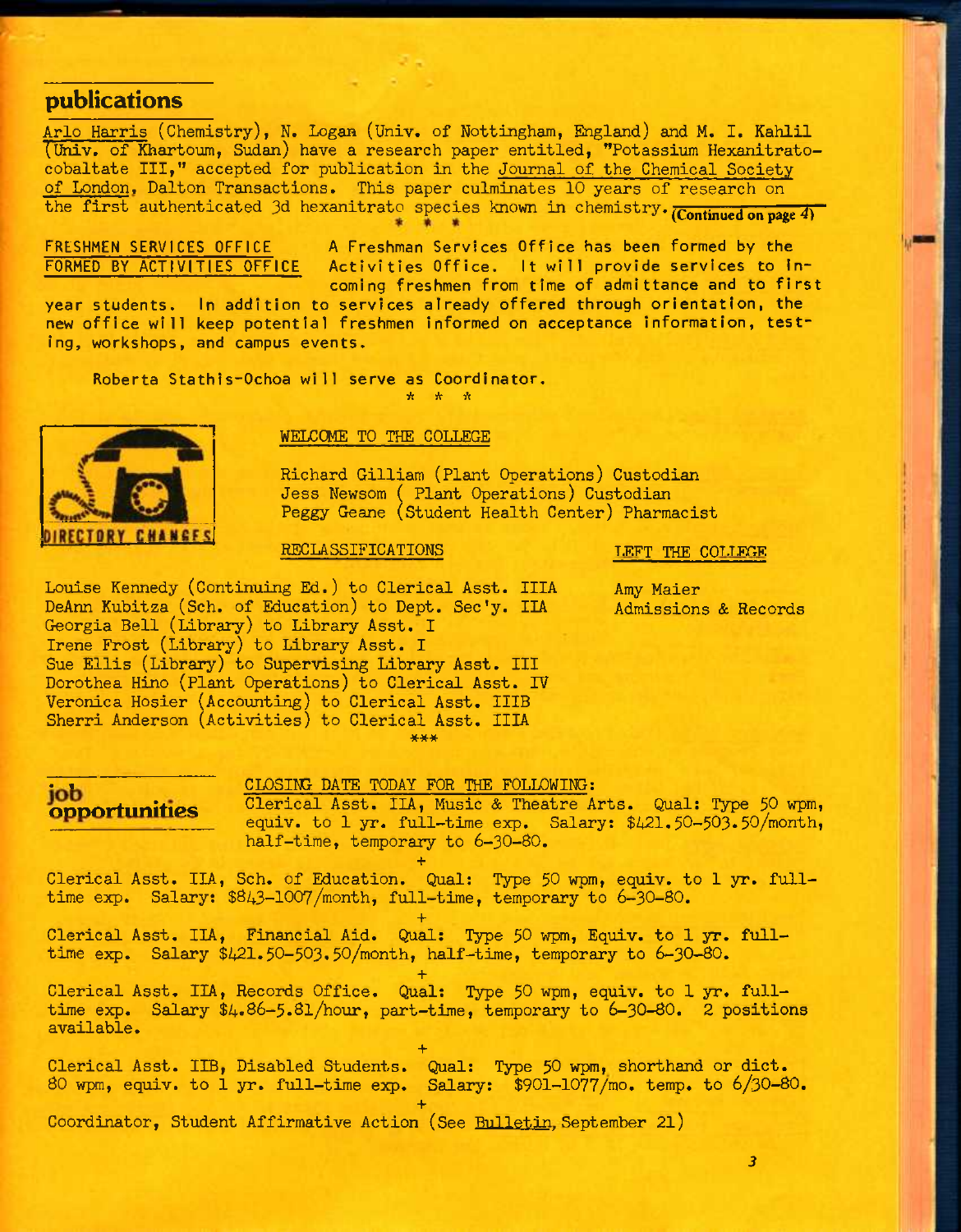Speaking up. **Amer El-Ahraf** (Health Sci. & Human Ecology) spoke at the annual meeting of the Citrus Chapter, California Environmental Health Assn., held at the San Bernardino County Museum, Oct. 4. +

Marvin Frost (Geography) gave an illustrated talk entitled, "Okefenokee Swamp," to members of the San Bernardino Rotary Club East, Oct. 8.

**+** 

**+** 

Julius Kaplan (Art) spoke on "A View of the Contemporary World of the Arts" at the Four County Arts Council Seminar at the San Bernardino County Museum on Oct. 6.

Brij Khare (Political Sci.) presented a slide-illustrated talk on "Hindu Religion" to students of the World Religion Class of Moore Junior High School in Redlands, Oct. 9-

**+**  Margaret Lenz (Education) addressed the regional YWCA conference, Oct 7, at Cal State Fullerton on "Economic Power." **+** 

Terrell Manyak (Admin.) will give a speech entitled, "Mining the Ocean Floor," to members of the San Bernardino Exchange Club at a luncheon meeting today.

**+**  George Weiny (P.E. & Rec.) spoke to past presidents of the San Bernardino Hi-12 Club and their wives on Oct. 9. His presentation, illustrated with slides, was entitled, "My World Underwater; Secrets Explored."

nrofessional William Engs (Admin.) organized and presented an all-day workshop, Oct. A, on Program Planning and Evaluation for activines community Organizations. Dr. Engs is coordinator of the

Community Training And Development Project of the Inland Empire Chapter, American Society for Training and Development. The workshop was held in collaboration with the Riverside Volunteer Center.

**+** 

Margaret Gibbs (Public Admin.) was featured on Mike and Ann Clark's Inland Empire News Program on Channel 18, and was interviewed by KVCR-TV for broadcast. The topic of both interviews was her award—winning course on "Women in Administration." On Oct. 5, Dr. Gibbs also was hostess for a talk show broadcast in connection with the annual session of the Assn. of Community College Trustees held in Detroit.

Raymond Sayre (Vet. Affairs) presented an informational seminar entitled "Metamorphosis" at March AFB on Oct. 3 & 5. The seminar is designed to assist military personnel adjust to civilian life.

**+** 

**+**  David Shichor, David Decker, and Bob O'Brien (Sociology) presented their paper, "The relationship of criminal victimization, police per capita and population^ density in twenty-six cities," at the annual meeting of the American Sociological Assn. held in Boston last August.

**+** 

Richard Switzer (Foreign Lang.) read his paper on "Medievalism in the Opera Libretti of Scribe," at West Virginia University's annual colloquium on modern literature, Sept. 28-30. **\*\*\*** 

*PUBLICATIONS*  Continued from  $\frac{p}{2}$ M. R. Burgess (Library) completed and sold an essay in August on "Predictions from Science Fiction" to The People's Almanac Presents: The Book of Predictions, edited by Irving Wallace and David Wallechinsky, to be published in 1980 by Morrow and Bantam.